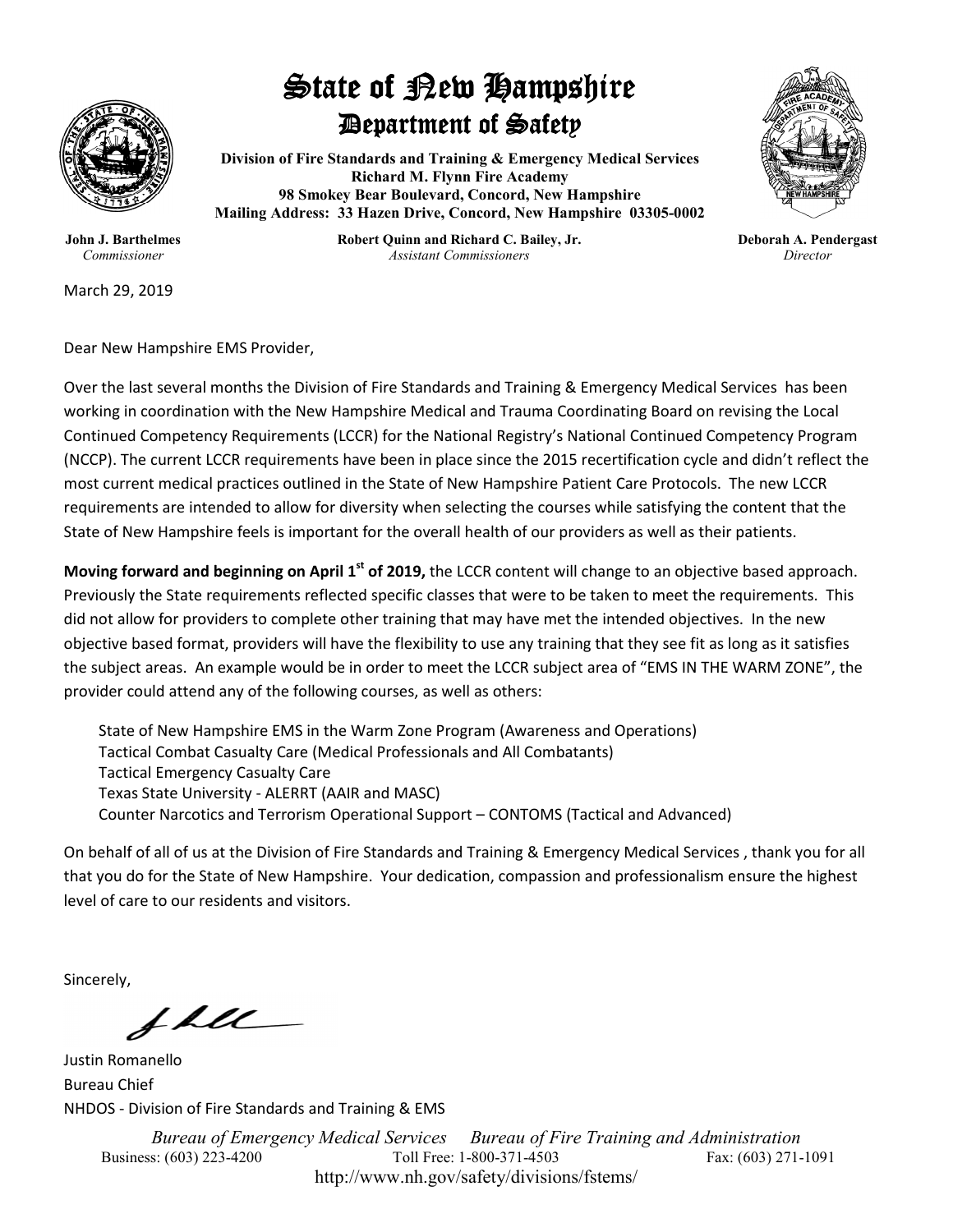

State of New Hampshire Department of Safety Division of Fire Standards and Training & EMS

In Collaboration with:

### National Registry of EMTs

National Continued Competency Program (NCCP) (NREMT Recertification Requirements)

# **LOCAL Continued Competency Requirements (LCCR) EDUCATION GUIDE 2019**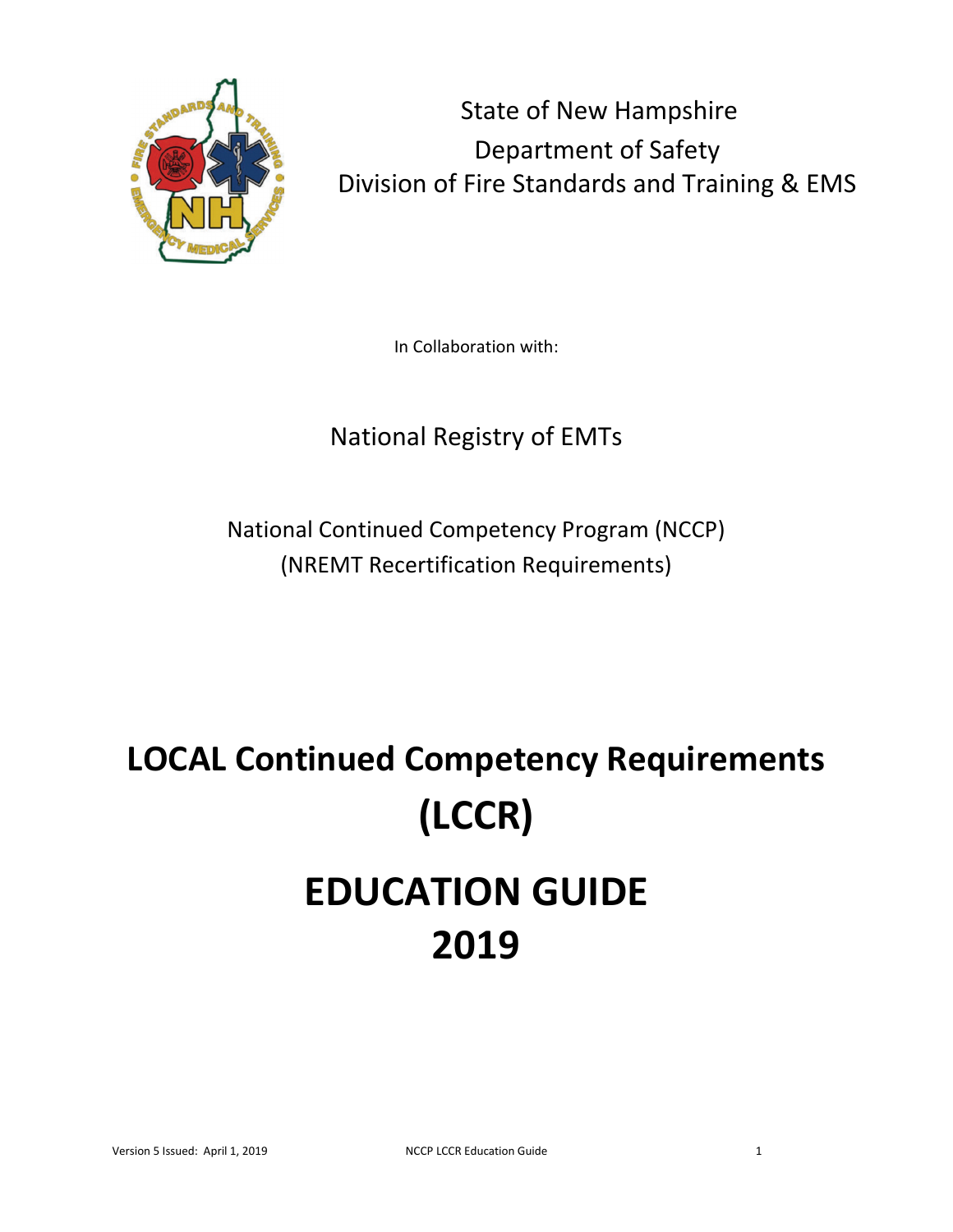#### **LOCAL Continued Competency Requirements (LCCR)**

Local Continued Competency Requirements are developed and delivered at the local EMS level. LCCR represents 25% of the necessary requirements for all provider levels. The LCCR topics are chosen by state and local authorities. These topics may include changes in local protocols, tasks which require remediation based upon a quality assurance system, and/or topics noted to be of importance based upon run data reported to the National EMS Information Systems from the local level. These topics are locally chosen and will likely be different for every EMS system in the nation.

Implementation of local competencies can occur via a variety of methods. Meetings of local EMS system authorities such as the Chief of Operations, Medical Director, Training Officers and other officials can occur where topics can be identified based upon known data regarding local care. Following these meetings, educational methodologies can be utilized to determine how and when to deliver education to all affected providers in an EMS system.

In areas such as New Hampshire, protocols are state initiated. When these are implemented education regarding changes can be used to meet the local competency requirements.

Below is an example of how one local EMS system implemented the local competency requirement:

- A meeting of the EMS Operations Chief, Medical Director, Training Officer and some EMS supervisors occurred
- Data regarding runs that were reviewed to improve local delivery of care was gathered and reviewed by these officers
- Data that was obtained based upon local EMS system runs over the past year was presented to these officers
- The Medical Director suggested changes in local protocols and/or suggested enhanced interventions within the state scope of practice
- EMS supervisors suggested topics based upon feedback they had received from EMS providers regarding their desires or weaknesses
- The committee reviewed all of the data and input and determines top priorities and corresponding topics to be placed in the upcoming years local competencies.
- The Training Officer contacted local medical authorities who had expertise over the topic, requested the Medical Director to participate and/or assigned a willing supervisor to develop education delivery models based upon the identified topics.

During monthly in‐services topics were presented by either, the local Medical Director, supervisor, educator, Training Officer or subject matter expert to present the topic.

A roster of who attended the lectures was maintained by the Training Officer who then entered the information on the NREMT website so that all who attended received credit for the hours toward meeting the local competency requirements.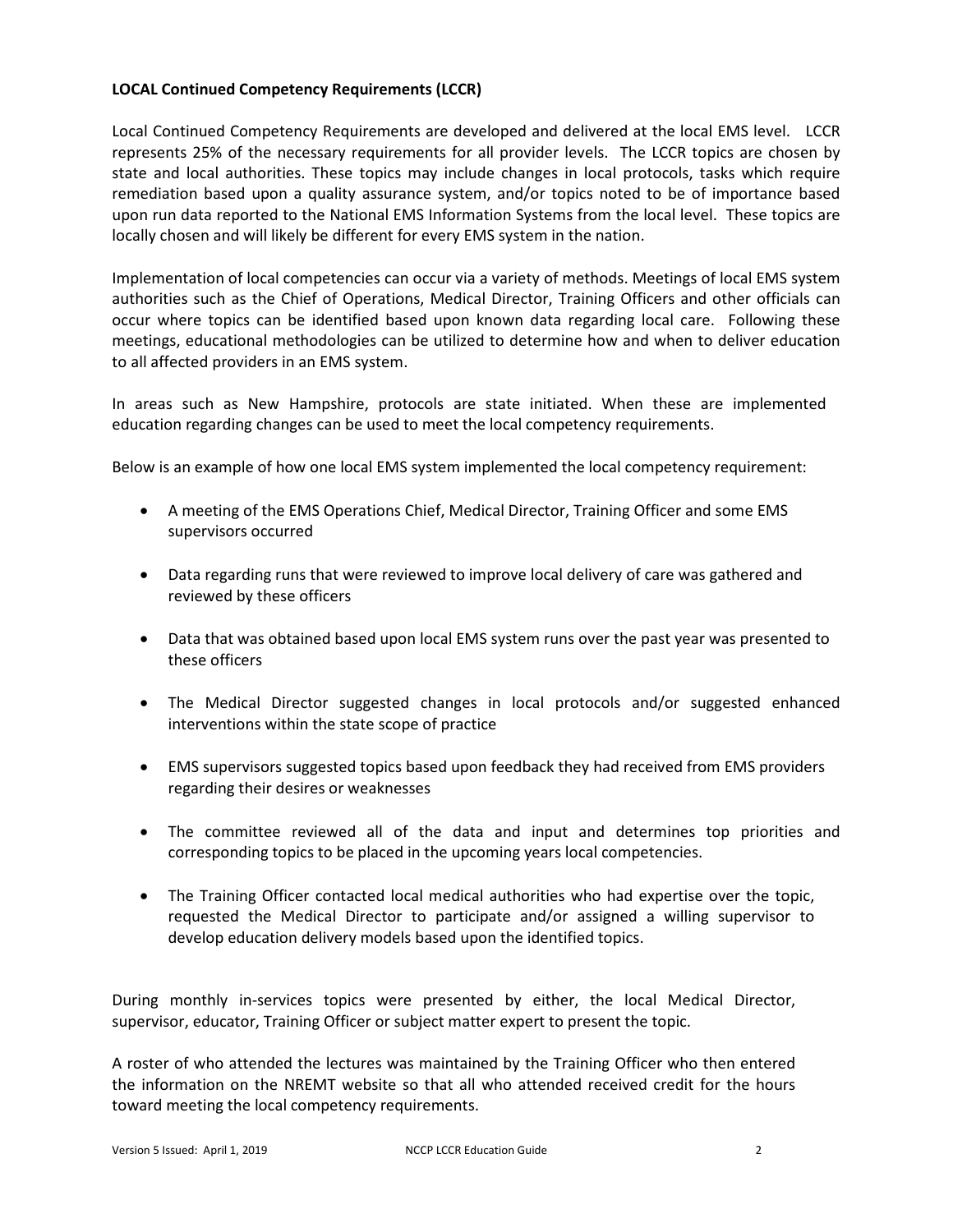## LCCR (Local Continued Competency Requirements)

| <b>Emergency Medical Responder</b>                                                                       | <b>Emergency Medical Technician</b>                                                                      |
|----------------------------------------------------------------------------------------------------------|----------------------------------------------------------------------------------------------------------|
| Required: 4 hours                                                                                        | Required: 10 hours                                                                                       |
| 1.) Protocol Rollout: ~1/2 hour                                                                          | 1.) Protocol Rollout: ~1 hour                                                                            |
| 2.) Documentation: 1 hour                                                                                | 2.) Documentation: 1 hour                                                                                |
| 3.) EMS in the Warm Zone (RTF Concepts): 1 hour                                                          | 3.) EMS in the Warm Zone (RTF Concepts): 1 hour                                                          |
| 4a.) First Responder Mental Health: 1 hour                                                               | 4a.) First Responder Mental Health: 1 hour                                                               |
| And/Or                                                                                                   | And/Or                                                                                                   |
| 4b.) First Responder Fatigue: 1 hour                                                                     | 4b.) First Responder Fatigue: 1 hour                                                                     |
| <b>Remaining hours:</b>                                                                                  | <b>Remaining hours:</b>                                                                                  |
| <b>Contact your Training Officer and/or local Medical</b>                                                | <b>Contact your Training Officer and/or local Medical</b>                                                |
| Director for service/regional topics                                                                     | Director for service/regional topics                                                                     |
|                                                                                                          |                                                                                                          |
| <b>Advanced Emergency Medical Technician</b>                                                             | <b>Paramedic</b>                                                                                         |
| Required: 12.5 hours                                                                                     | Required: 15 hours                                                                                       |
| 1.) Protocol Rollout: ~1 hour                                                                            | 1.) Protocol Rollout: ~1 hour                                                                            |
| 2.) Documentation: 1 hour                                                                                | 2.) Documentation: 1 hour                                                                                |
| 3.) EMS in the Warm Zone (RTF Concepts): 1 hour                                                          | 3.) EMS in the Warm Zone (RTF Concepts): 1 hour                                                          |
| 4a.) First Responder Mental Health: 1 hour                                                               | 4a.) First Responder Mental Health: 1 hour                                                               |
| And/Or                                                                                                   | And/Or                                                                                                   |
| 4b.) First Responder Fatigue: 1 hour                                                                     | 4b.) First Responder Fatigue: 1 hour                                                                     |
| <b>Remaining hours:</b>                                                                                  | <b>Remaining hours:</b>                                                                                  |
| <b>Contact your Training Officer and/or local</b><br><b>Medical Director for service/regional topics</b> | <b>Contact your Training Officer and/or local</b><br><b>Medical Director for service/regional topics</b> |